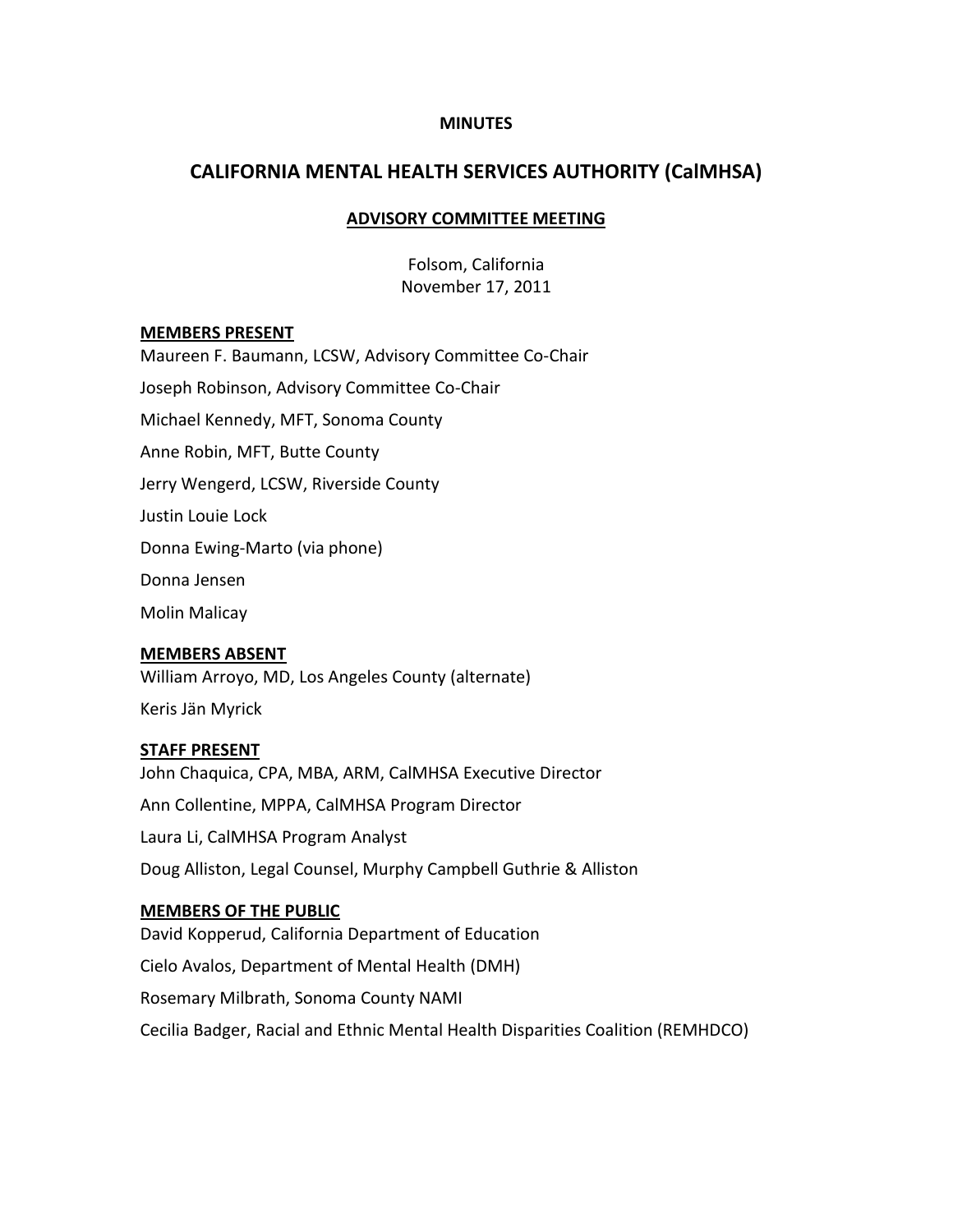### **Call to Order**

Co-Chair, Maureen Bauman, CalMHSA Board Member, Placer County, called the meeting to order at 10:14 a.m., after which, Laura Li, CalMHSA Staff, took roll and established a quorum.

### **1. Ralph M. Brown Act Overview**

Doug Alliston, Legal Counsel, Murphy Campbell Guthrie & Alliston, did a brief review of the Brown Act, to include: open meetings, time requirements for the posting of agendas.

Ms. Li did a review of the public comment procedures to include completing a public comment card for the purpose of having a record on file of comments made during the meeting.

## **2. Introductions and Review Committee Charter**

Co-Chair Bauman asked committee members to introduce themselves and give some background information as to their professional roles and involvement with mental health.

Co-Chair Bauman also did a brief overview of the committee's charter, followed with details provided by Ann Collentine, CalMHSA Program Director.

Discussion took place as to the possibility of change language in the charter as it relates to the purpose, from "ongoing oversight of regular reporting from Program Partners in key areas related to Core Principles adopted by CalMHSA" to "ongoing review and comment of" as they felt the word "oversight" was a bit strong. After continuous discussion it was determined important to leave the language of the charter as approve by the CalMHSA Board of Directors, as it was significant to stakeholders involved in the collaboration that creation of this committee.

## **3. Clarifying Roles of Advisory Committee vs. Executive Committee vs. Statewide Evaluation Expert Team (SEE)**

Ms. Collentine did a review of the various roles between existing and future CalMHSA committees and workgroups.

A member asked if the selection for the SEE team would be done in the same process as the Advisory Committee, if so, could the Advisory Committee discuss the process of selection.

Ms. Collentine indicated that process was still evolving and would be happy to take that question back and report status at the next committee meeting.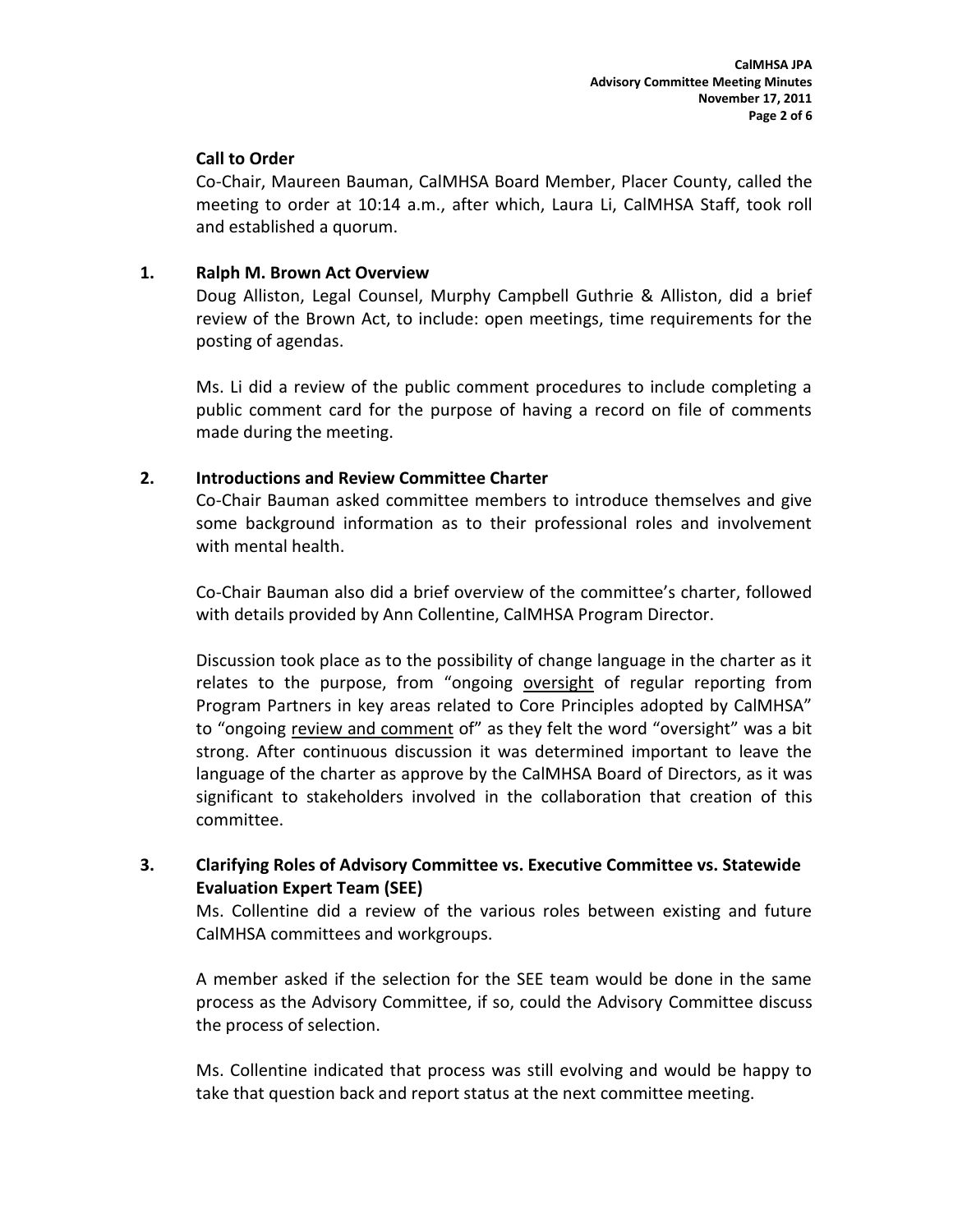John Chaquica, CalMHSA Executive Director, stated the process for the SEE team could move deliberately within the next 60 days or more quickly. Therefore, recommends if there are opinions/recommendations they could provide today, that would be great.

Co-Chair Bauman asked staff to further identify the goal of the SEE team so committee members could provide comment/recommendations.

Mr. Chaquica stated this team derived from the creation of the Work Plan, a necessary component in order to have the Work Plan approved by the MHSOAC. Staff is looking at the RAND Corporation to provide some input as to what this team should look like—it may include individuals from the OAC Evaluations Committee, other organizations, outside groups and experts. There are a lot of moving parts to this group and members will be derived from people who can commit for the duration. This is all the information they can provide right now.

Co-Chair Bauman, opened it up for comments.

Jerry Wengerd, Riverside County, indicated this is of significance and the core of CalMHSA, which should be done well.

Co-Chair Joseph Robinson agreed with Mr. Wengerd and indicated this was a great opportunity for this committee to assist and partake in this process.

## **4. SDR Program Two: Values, Practices and Policies Program (VPPP), Component Four: Promoting Mental Health in the Workplace**

Co-Chair Bauman asked Ms. Collentine to give an update relative to the SDR program which received no responders. Ms. Collentine indicated that on February 14, 2011, CalMHSA released the SDR Request for Proposals (RFP) Letters of Intent (LOI) to be submitted by March 8, 2011, and with a closing date of March 30, 2011. Of the LOIs and proposals received, not one was submitted for Program Two: Values, Practices and Policies Program (VPPP), Component Four: Promoting Mental Health in the Workplace.

Program Two: Values, Practices and Policies Program (VPPP), Component Four: Promoting Mental Health in the Workplace requires a Program Partner to provide (but is not limited to) the following:

- Identify and disseminate best practices for incorporating mental and emotional wellness in the workplace.
- Engage employers and employer organizations in partnerships to address the importance of promoting mental wellness and reducing stigma.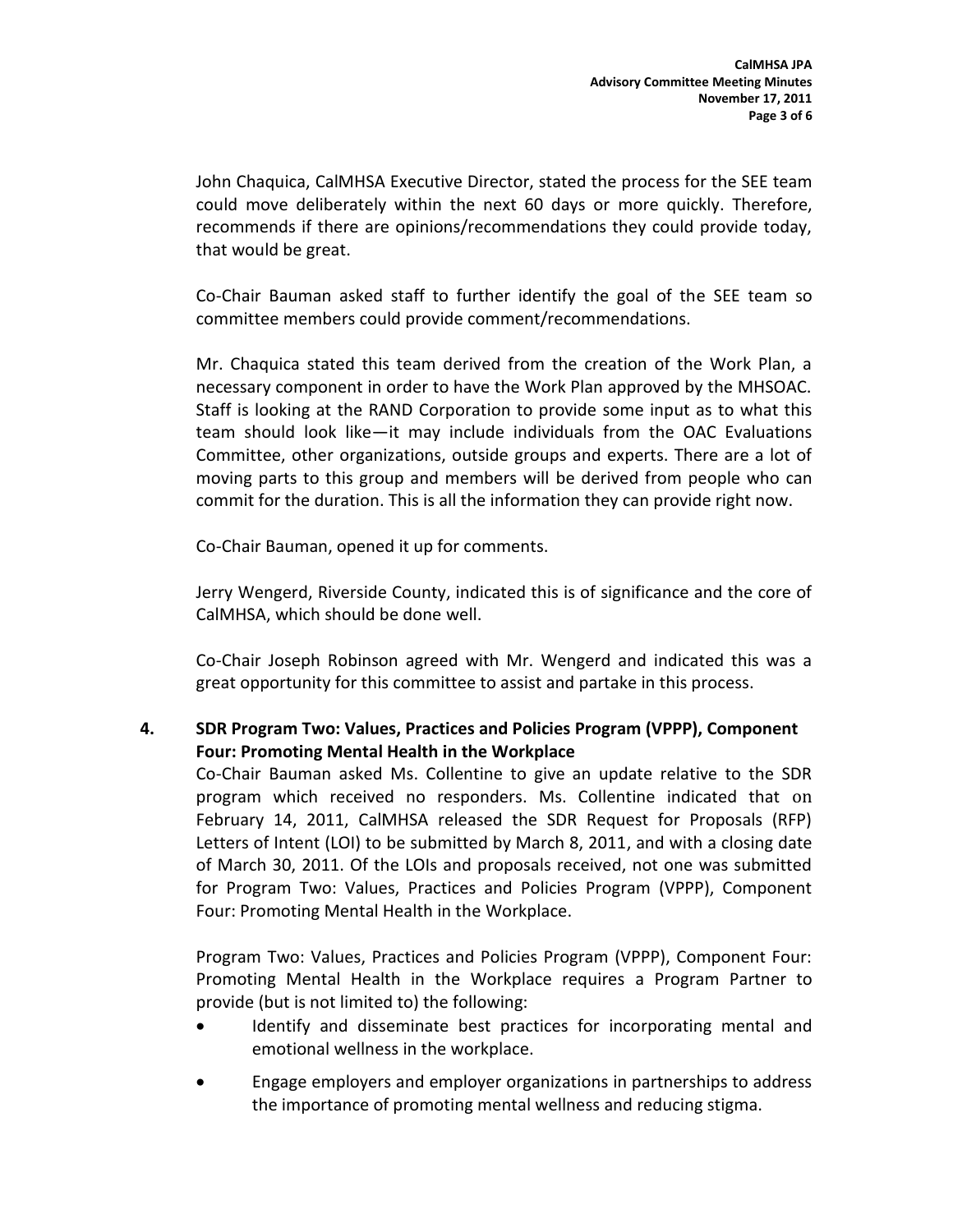Conduct training statewide for employers on the importance of mental health wellness for all employees and best practices for promoting wellness.

Promoting Mental Health in the Workplace should target at a minimum employers and Human Resources staff.

Promoting Mental Health in the Workplace Seeks:

- Increased awareness of the importance of mental health within organizations.
- Increased respect and awareness of the rights of people identified with mental health challenges.
- Education of employers on the importance of mental health wellness for all employees.

The Advisory Committee discussed the various options of moving forward with this particular project to include: re-issuance of the RFP with limited edits but not changing intent or scope of work; re-issuance of the RFP with new expanded distribution list (reaching out to the private industry); not re-issuing the RFP and possibly using the allocated funding to other existing SDR projects; adding language to the RFP for more specificity on focus etc.; and re-issuing the RFP with language indicating CalMHSA is not obligated to award a contract if there is no qualified/acceptable proposal submitted, allowing for moving in another direction.

Discussion was extensive with many options. The committee reached consensus on the recommendation below for Board consideration and approval.

**Recommendation: Approve the re-issuance of the Stigma and Discrimination Reduction Request for Proposal (RFP), Program Two: Values, Practices and Polices Program (VPPP), Component Four: Promoting Mental Health in the Workplace, to include: 1) distribution to an expanded mailing list; 2) with limited revisions which do not change intent or scope of work but emphasize the opportunity to leverage this program to expand current workplace or public health education programs to include a mental health and wellness component; 3) with caveat that CalMHSA is not obligated to fund if proposals are rejected and will re-evaluate this component for other options.**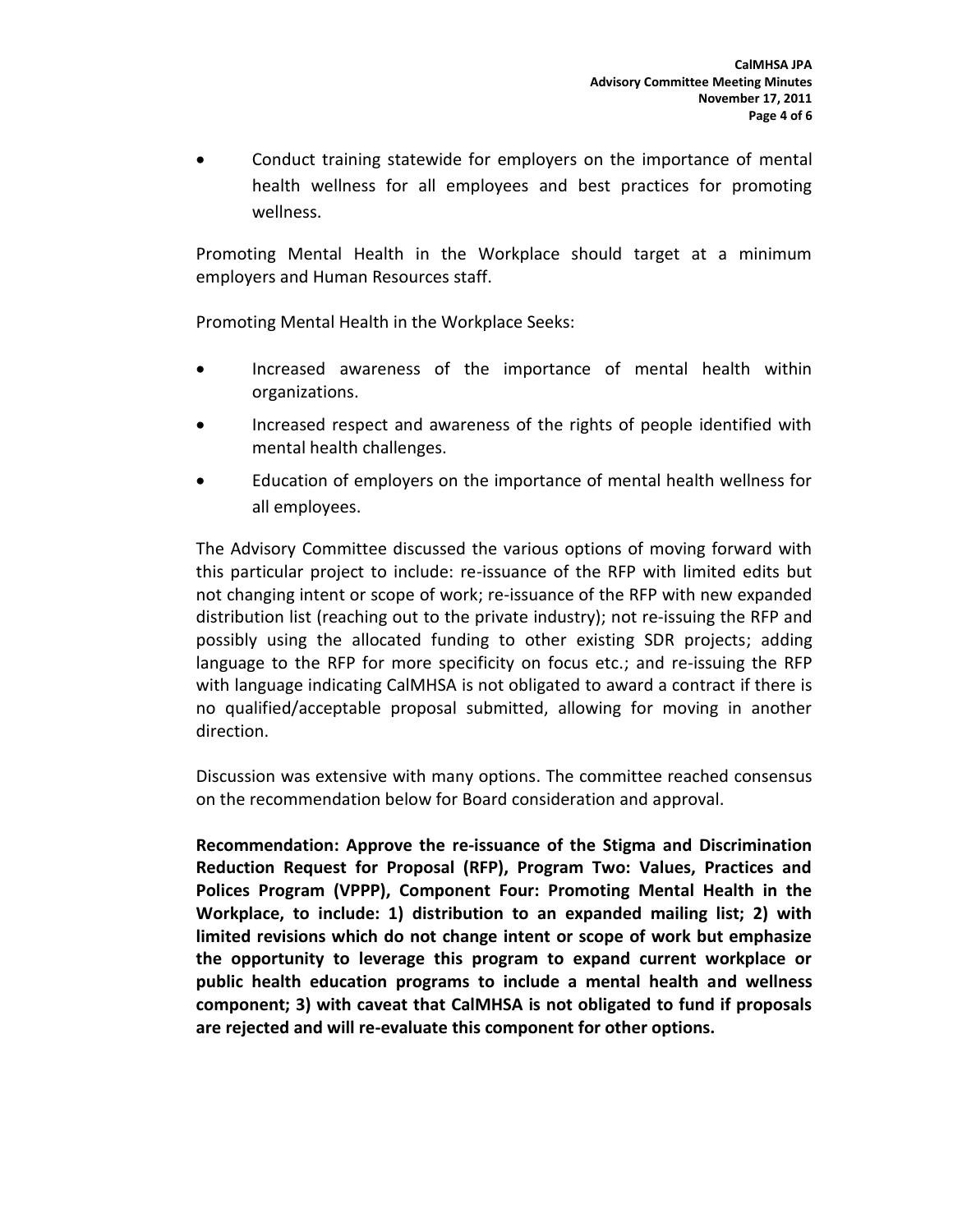#### **5. Implementation Work Plan Status Update**

Ms. Collentine provided an overview of current program status and indicated, due to new county membership, additional funding had been received and staff would be working to re-assess the current Work Plan in the first quarter of 2012.

### **6. CalMHSA Communications Work Plan**

Co-Chair Bauman initiated discussion relative to how they, as committee members, would be checking in and disseminating information with the individuals they represent.

Anne Robin, Butte County, indicated she was making an effort to get on the agenda of the upcoming regional training sessions for the Mental Health Board to allow for some outreach.

Co-Chair Bauman, indicated this would be an ongoing topic at future meetings.

#### **7. Schedule for December Teleconference and 2012**

Co-Chair Bauman moved to the last agenda item, the 2012 schedule. She explained the considerations for the 2012 meeting schedule, highlighting the opportunity for the plan amendment to go before the OAC, when the amendment would go before the Board for approval, and when the Advisory Committee would need to have input. Staff is now proposing a slightly different schedule from what is in the agenda packet. Co-Chair Bauman then called on Ms. Collentine to walk the committee through the thought process.

Ms. Collentine explained the original thought was the committee would meet quarterly with a teleconference halfway between each meeting—every six weeks. The proposed agenda reflects that thinking. However, looking at being in front of the OAC in the third week of March 2012, staff is now looking at changing the schedule to the fourth Thursday of each quarter, with the first meeting taking place on January 26, 2012. The following meetings would take place on April 26, 2012, July 26, 2012, and October 25, 2012. The teleconference meetings, each an hour and a half at most, would be six weeks in between the meeting on the third Thursday at 9 a.m.

Committee members noted that the third Thursday conflicts with OAC meetings. Discussion followed around those that are flying in from Southern California or driving down from Northern California and coordinating with other meetings to make participation more conducive. It was then suggested following the CMDHA All Directors Meeting on the months opposite Board Meetings from 3:00 p.m. to 5:00 p.m.